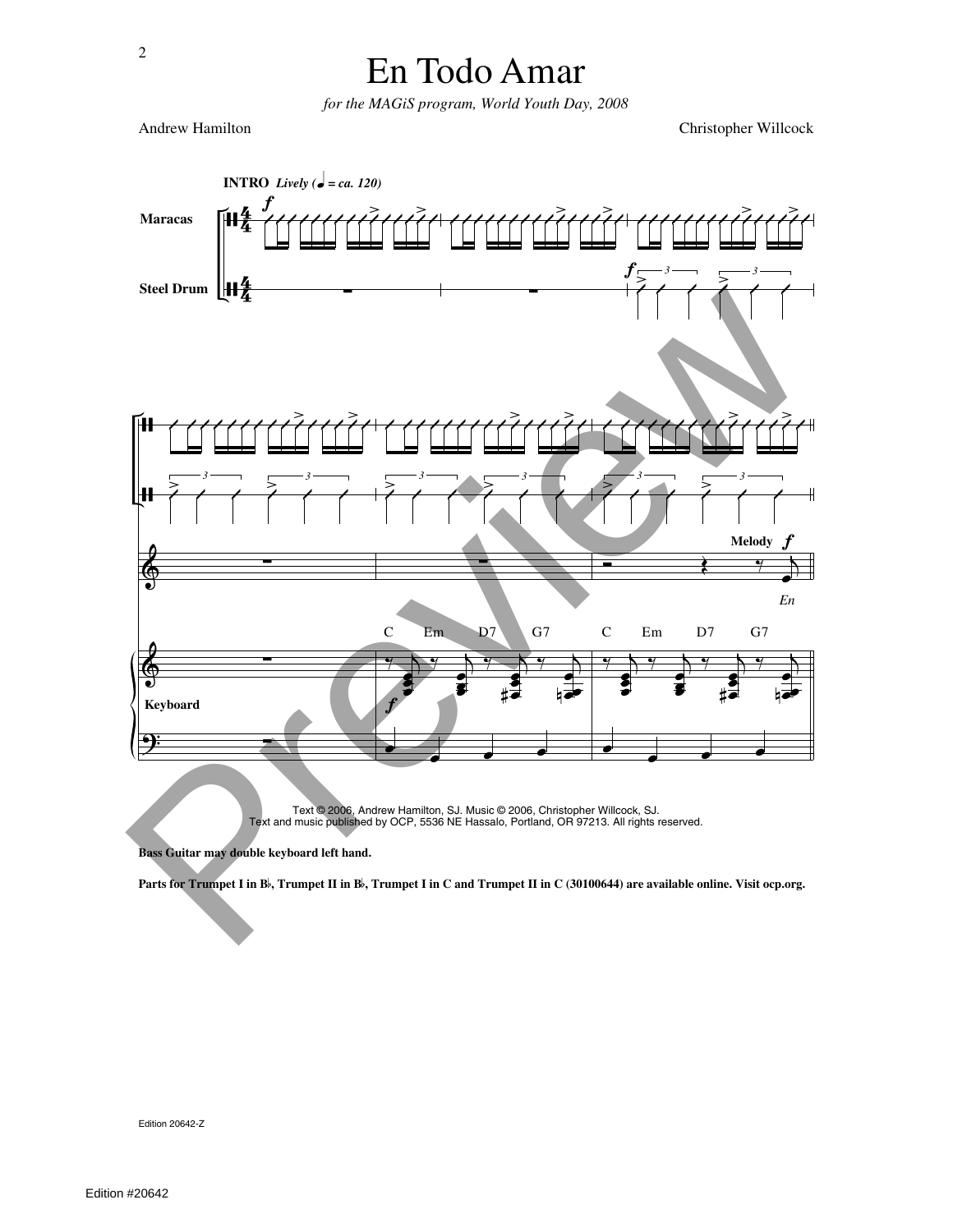

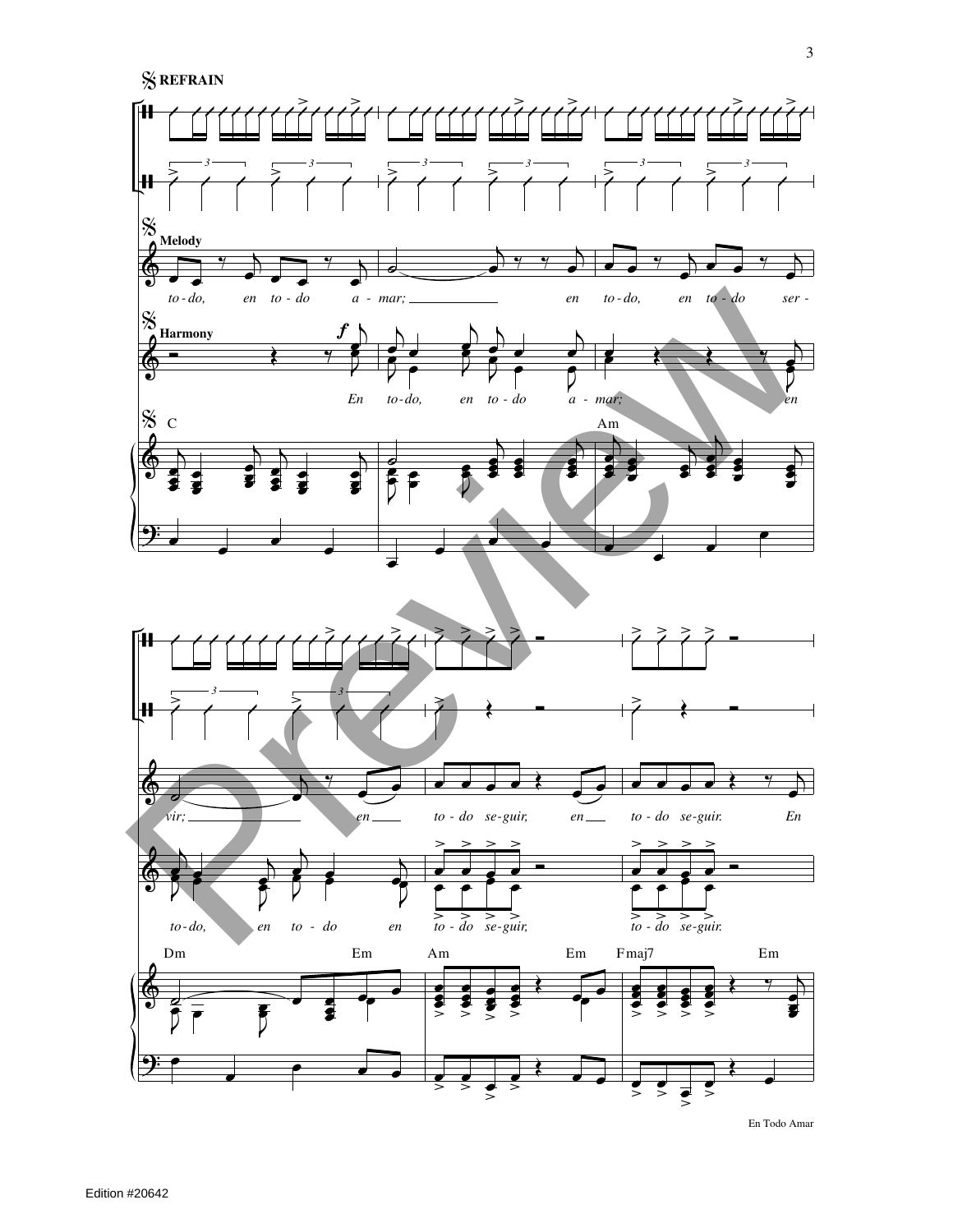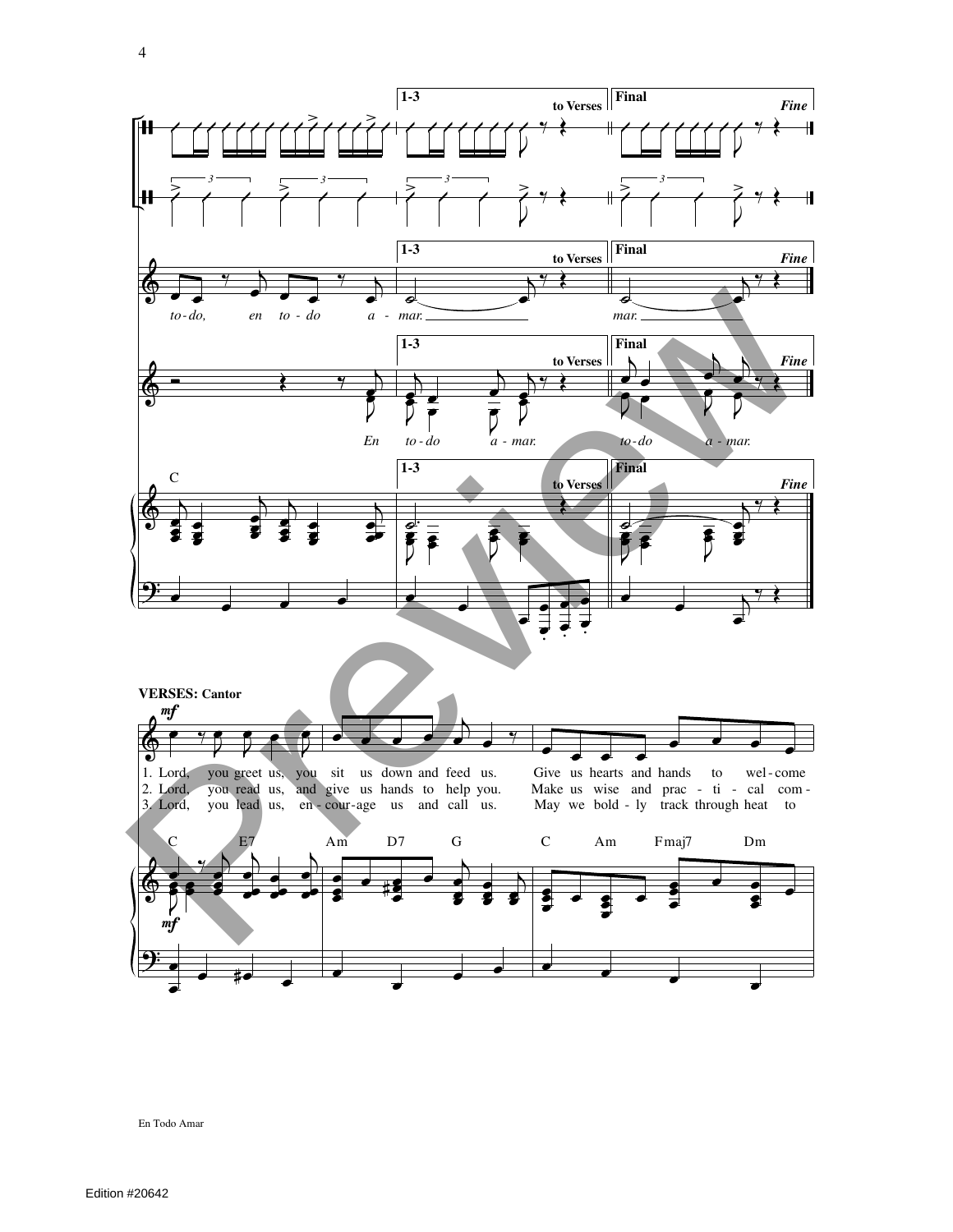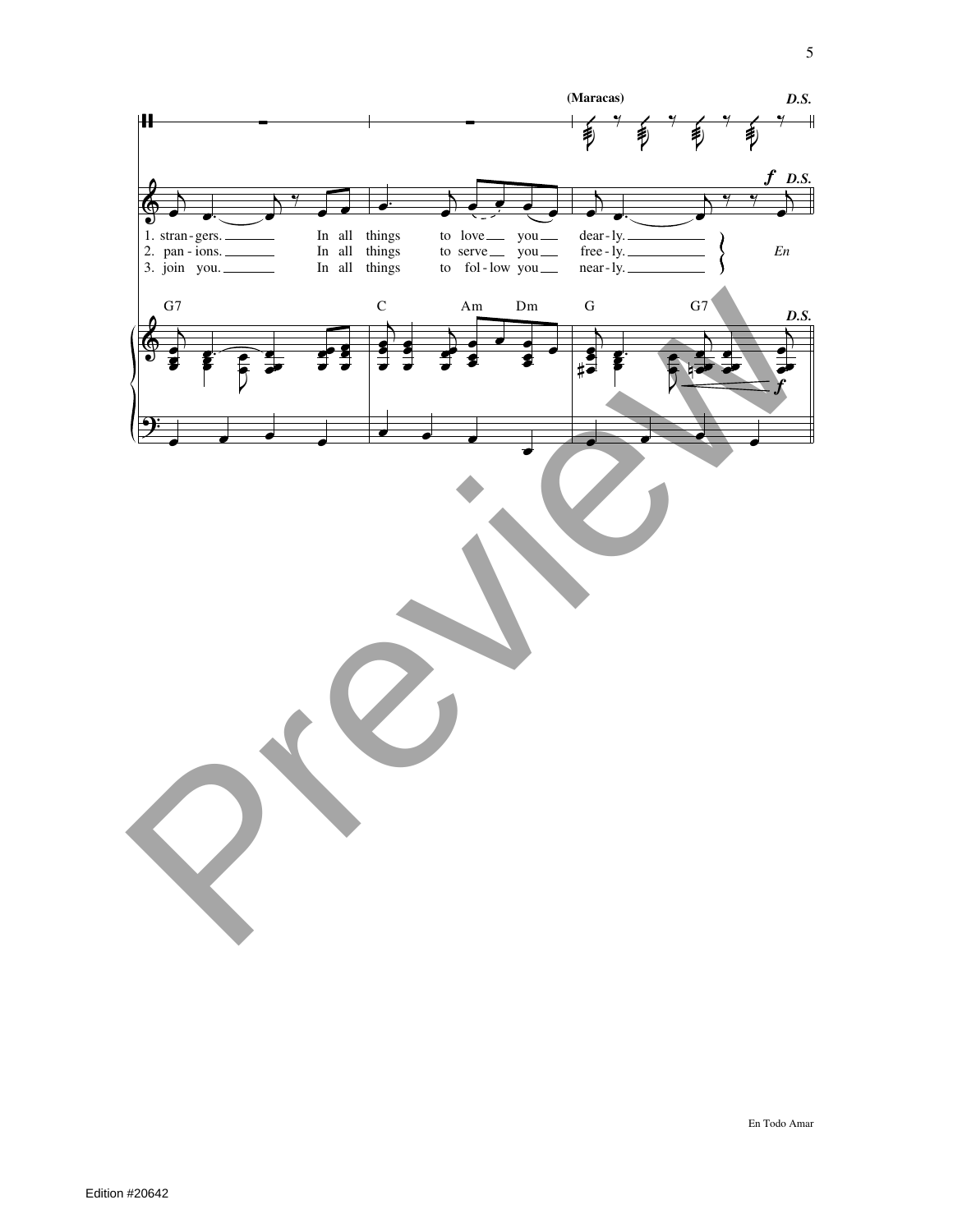*for the MAGiS program, World Youth Day, 2008 (Guitar/Vocal)*

Andrew Hamilton Christopher Willcock



Text © 2006, Andrew Hamilton, SJ. Music © 2006, Christopher Willcock, SJ. Text and music published by OCP, 5536 NE Hassalo, Portland, OR 97213. All rights reserved.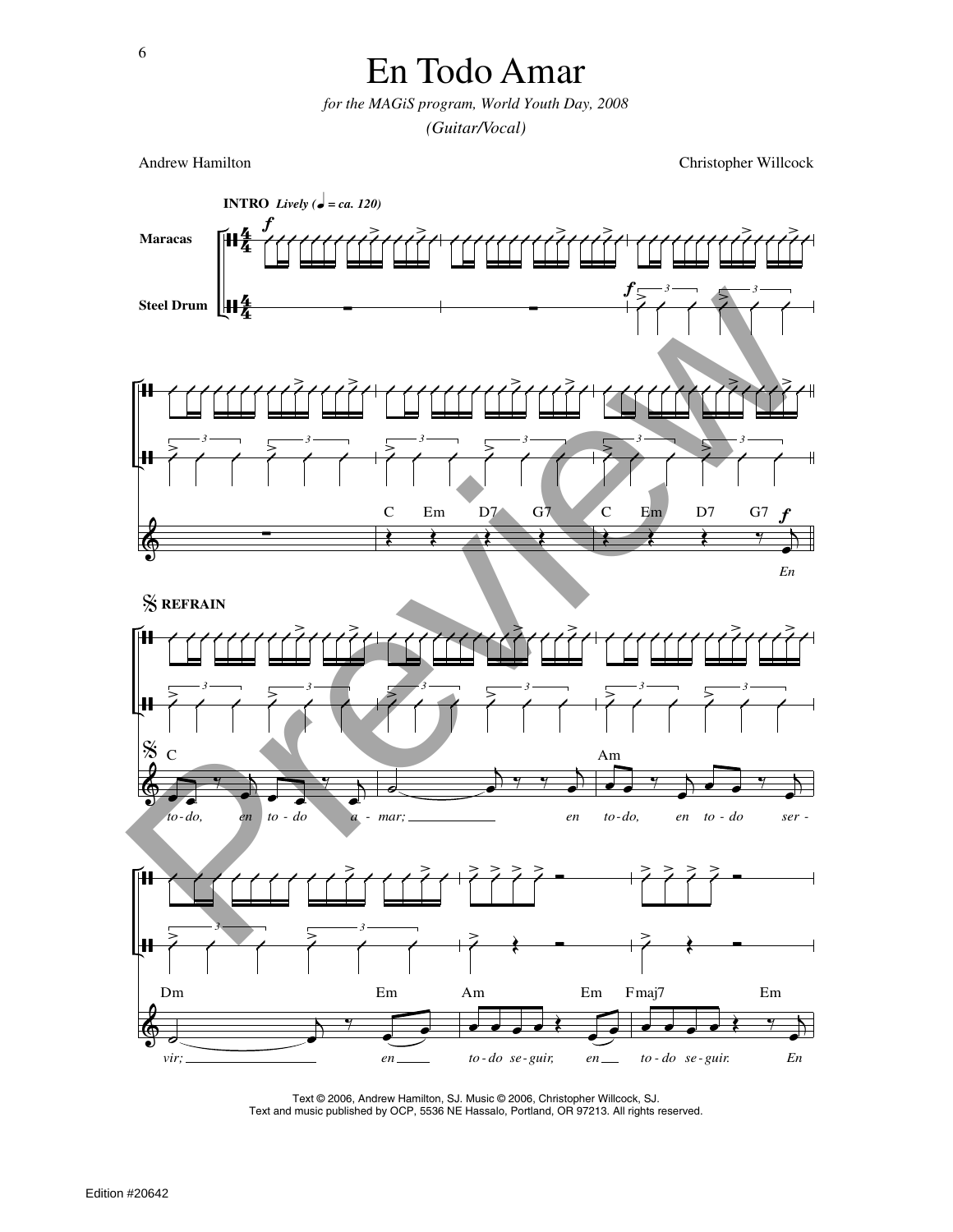

## Composer Notes

MAGiS is Latin for "more." The MAGiS program offers experiences in the tradition of St. Ignatius of Loyola that engage young adults who are open to more for their life and more for our world. MAGiS08 is the MAGiS program at World Youth Day, Sydney, Australia, in July 2008, and builds on previous Ignatian programs at World Youth Days in Paris, Rome, Toronto and Cologne.

This international program consists of a range of "experiments," each of which involves groups of 25 young adults from at least three different nationalities living and working together in community for 7-10 days around Australia and Asia. At the conclusion of the experiments will be a 3-day gathering in Sydney of all 1,500 MAGiS08 participants, followed immediately by the Sydney World Youth Day program.

Parts for Trumpet I in B<sup> $\flat$ </sup>, Trumpet II in B $\flat$ , Trumpet I in C and Trumpet II in C (30100644) are available online. Visit ocp.org.

> En Todo Amar *—Christopher Willcock*